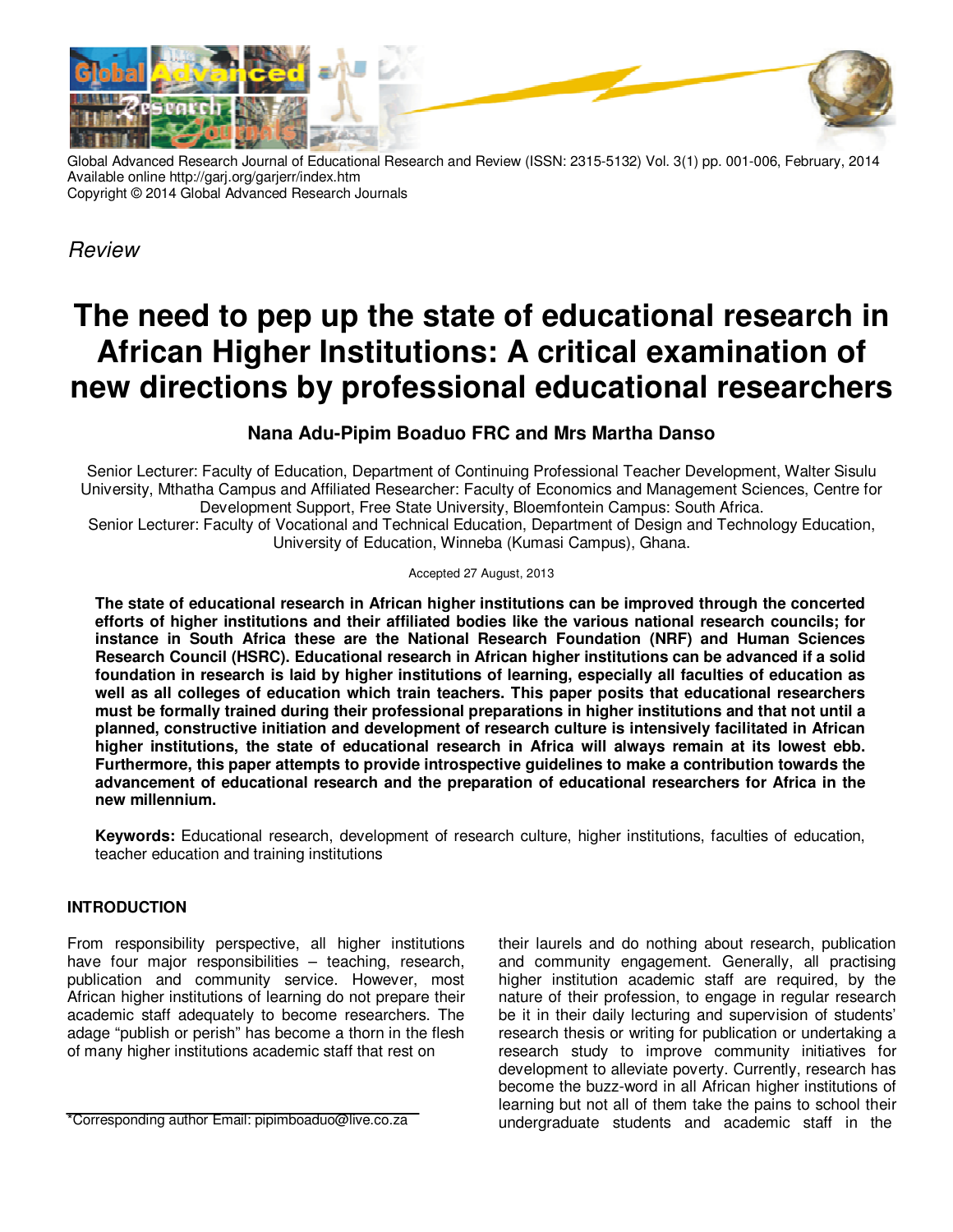practice of research in terms of the development and inculcation of the culture of research in their undergraduate students and staff. In the context of research paradigms like action research and participatory research through the eyes of undergraduates do not exist. How the involvement of undergraduate in the establishment of a research culture is not considered important by higher institutions. The proof to support this claim is that, critical examination of undergraduate prospectus of African higher institutions of learning does not have elaborate research component in their course prospectus.

The approaches used in this discursive paper are purely from empirical, practical observational and exploratory perspectives considering the need for laying a solid foundation of culture of research in African higher institutions of learning.

Boaduo (2011: 30) contends that "…nations cannot develop beyond the quality of their education systems." According to Lawal (2006) no nation develops beyond the quality of its education system. Introspectively, the quality of education in a country is highly dependent on the quality of its teachers who must be research practitioners. Retrospectively, all researchers should be given the most basic and advanced appropriate research tools during their training. The training should, specifically include content knowledge in research practices and research skills as well as applicable research methodologies to be able to do their research work professionally (Boaduo, 2011). As already alluded to by Boaduo (2011) and supported by Lawal (2006) the quality of an education system depends on the quality of its researchers. Much of what teacher researchers need to know to be successful in their practice as professionals is invisible to lay observers leading to the view that involvement in intensive research requires little formal study. On the contrary, researchers, and for this discussion teacher researchers, of all categories seek answers to unanswered questions to enable them help their communities to learn and overcome their inherent community problems (Boaduo, 2012 and 2013).

It is imperative to indicate that all researchers learn about national development through literature and appropriate technology, curriculum, pedagogy, assessment, evaluation and measurement and how these could be applied in a variety of situations for their benefit of societies and their communities. Generally, what the community of researchers worldwide offer to their virtual communities remain a secret and their key to success is a mystery which is dependent on the training received as researchers (Shaeffer, 1990).

### **The State of Research in African Higher Institutions**

The South African Council of Higher Education (CHE) audit report of 2008-2009 lamented on the fact that

"…accredited research output by academic staff in South African higher institutions is almost non-existent" (CHE Audit Report 2008/2009).If South Africa, which has become the beacon of social, educational, economic and industrial development in Africa, contends with the problem of researchers, then the seriousness of this observation in other African countries cannot be underestimated. The questions which arise and need answers in such a situations may be listed thus:

• How do we address this situation in our higher institutions?

What strategic plan should we (those of us involved in higher institutions teaching) put in place mechanisms to ensure that higher institutions are able to make contribution and achieve a benchmark of at least 0.3 publications per year per full-time academic staff?

A critical assessment of the CHE Audit Report on the low research and publication output revealed that it is a national problem and it can be added that it is also a continental problem.

From the critical observational perspective and being involved in African higher institutions of learning the issue under discussion have two main underlying causes.

The first one is lack of requisite research foundation content knowledge and skills for undergraduates in African higher institutions of learning

• The second is lack of research incentives to encourage undergraduates to take research and academic writing as part of their undergraduate studies to make them to take research activities serious during their academic years.

In the first place, the acquisition of solid research content knowledge base and skills must be a requirement for employment of higher institutions of learning academic staff so that once employed, they are able to provide undergraduates solid research content knowledge and skills foundation for the development and sustenance of research culture. For research culture to be successfully established, general research methodology should be part of all undergraduate courses in all African higher institutions of learning for the duration of any selected undergraduate qualification.

If research and publication output among postgraduate students is to increase, they must have started their research activities during the time of their undergraduate studies. Laying a strong research foundation for the development of research culture in African higher institutions of learning cannot be taken for granted or assumed but must be instituted through progressive planning and implementation of research activities. The fact that not much have been researched and published, according to the CHE Audit Report, to the author of this paper, stems from lack of laying serious research culture foundation in African higher institutions of learning among undergraduates. The absence of a strong research foundation in African higher institutions of learning really a worrying issue which needs immediate rectification to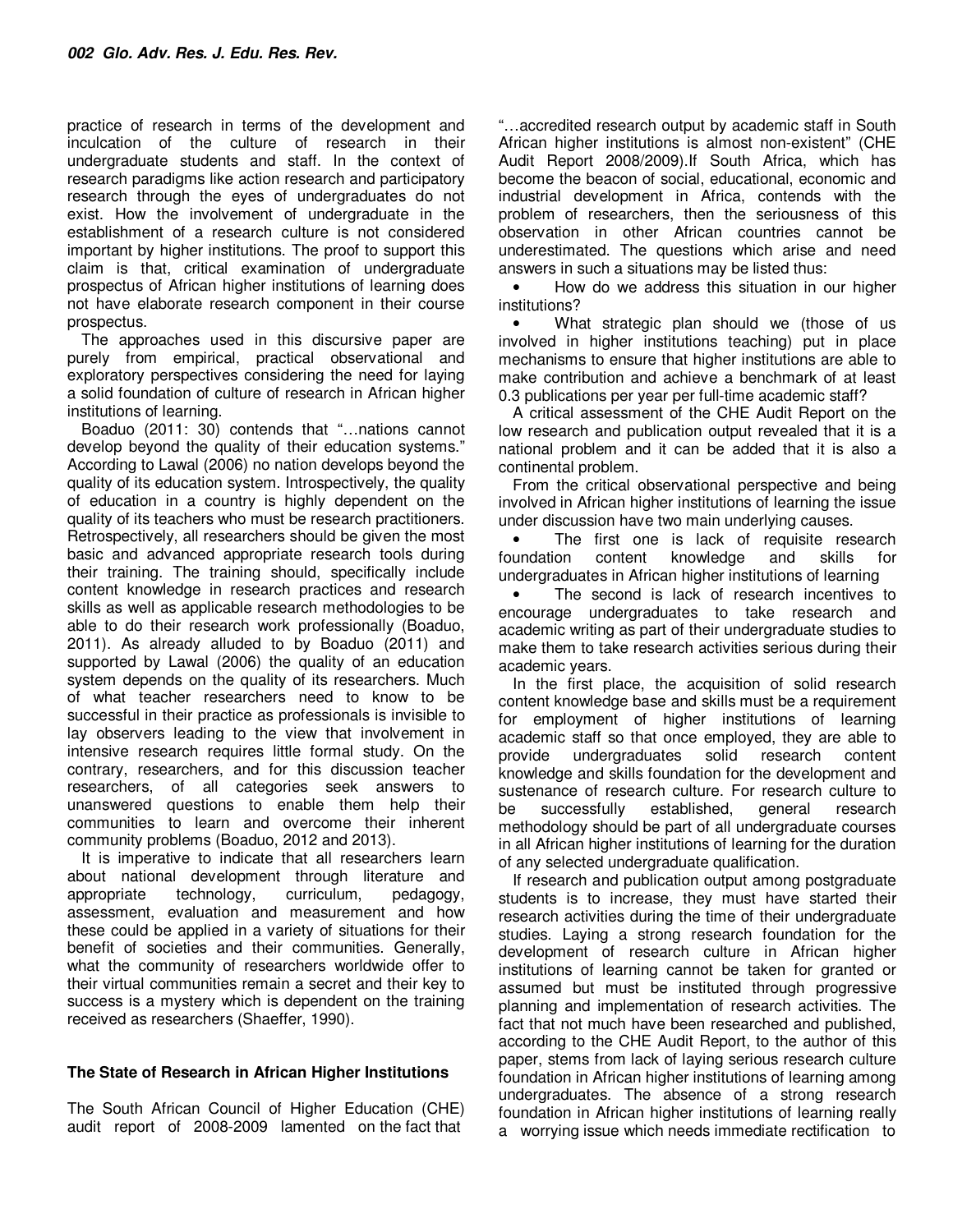be able to achieve worthwhile results of research and publication output among graduates from African higher institutions of learning.

As professional academicians we are all aware of the fact that the success of any tertiary institution hinges on four primary issues already alluded to namely

• The transfer of knowledge and skills through teaching.

• The practice of research for the articulation of institutional effectiveness and efficiency to add to the knowledge base.

• Community outreach for the community to benefit from the activities of the higher institution.

• Indulgence in publications of research manuscripts for the consumption of the general public.

#### **Root causes of lack of requisite research content knowledge and skills**

Personal observation by the authors of the activities of African higher institutions in terms of the provision of research foundation and publication does not exist; and for this reason all undergraduates pass out of African higher institutions of learning with no foundation in research and publication. If these graduates come back for senior degree studies and are required to prepare a research report as partial fulfilment for their qualifications, the problem of lack of basic requisite research content knowledge and skills surface. Further observations made in the course of many years of working in some African higher institutions of learning sector are that time allocated for the conduct of research as partial fulfilment for a qualification is limited and that students are introduced to research methods within the final year to prepare research proposal for approval and the conduct of the study and submission of the research report to graduate. The time for the preparation of the research report for submission is very short. It is during this short period that students are introduced to research methods. In this way their level of research content knowledge and skills is scanty for the accomplishment of real and progressive research culture. As a result supervisors usually have problems with these students and some supervisors, from personal perspective, are forced to decide to almost do the work for students to pass to save their positions. Due to the limited research content knowledge and skills students graduate without grounding in solid research methodology, let alone publication.

#### **Strategies to use to address the situation**

To be able to address the root causes, as revealed in this discussion, the following need to be considered by African higher institutions of learning.

• Content knowledge and skills in research and publication should be compulsory part of all undergraduate modules in all higher institutions.

Their areas of research interest should be identified and emphasised in the course of their undergraduate years.

• The problems they encounter in their attempt to research and publish should be attended to as they progress through their studies from year one to their final year.

What they would like to be done to help them to improve on their research knowledge and skills acquisition to be able to research and publish regularly should be sought and incorporated in the lectures that they receive from their lecturers.

All these must be incorporated in all African higher institutions of learning prospectus right from the beginning of every course of study be it certificate, diploma or degree.

#### **Recommendation for laying the solid foundation of research culture**

Action research must be a major priority foundation for undergraduate research activities in African higher institutions for the preparation of undergraduates in the 21<sup>st</sup> century (Boaduo, 2010). We as established researchers know that professional researchers naturally seek answers to questions and solutions to problems. They are decision makers. They make thousands of choices on hourly basis regarding the choice of research problems, literature to review, appropriate and relevant methodological integration and the assessment and measurement of the chosen methodologies for validity and reliability. Researchers are highly reflective and sensitive to the needs of their communities. In the process of articulation of their research duties they encounter failures and successes. However, much of what professional researchers have to offer their communities remain a secret. Their key to success is a mystery. Furthermore, they seek multiple means of looking at their world by unlocking the secrets within their work environments as researchers. How they do all these remain a mystery which, they are the only people to understand. Why should undergraduate students in higher institution not be equipped with research cultural content knowledge and skills to respond to social needs?

Action research has, however, become one of the major potential keys to help researchers unlock these secrets and help their communities towards effective and efficient social networking.

This section of the paper will provide detailed empirical evidence together with scholarly argument to address the issue of the need to introduce research in all undergraduate studies in African higher institutions of learning with the view of building the requisite culture of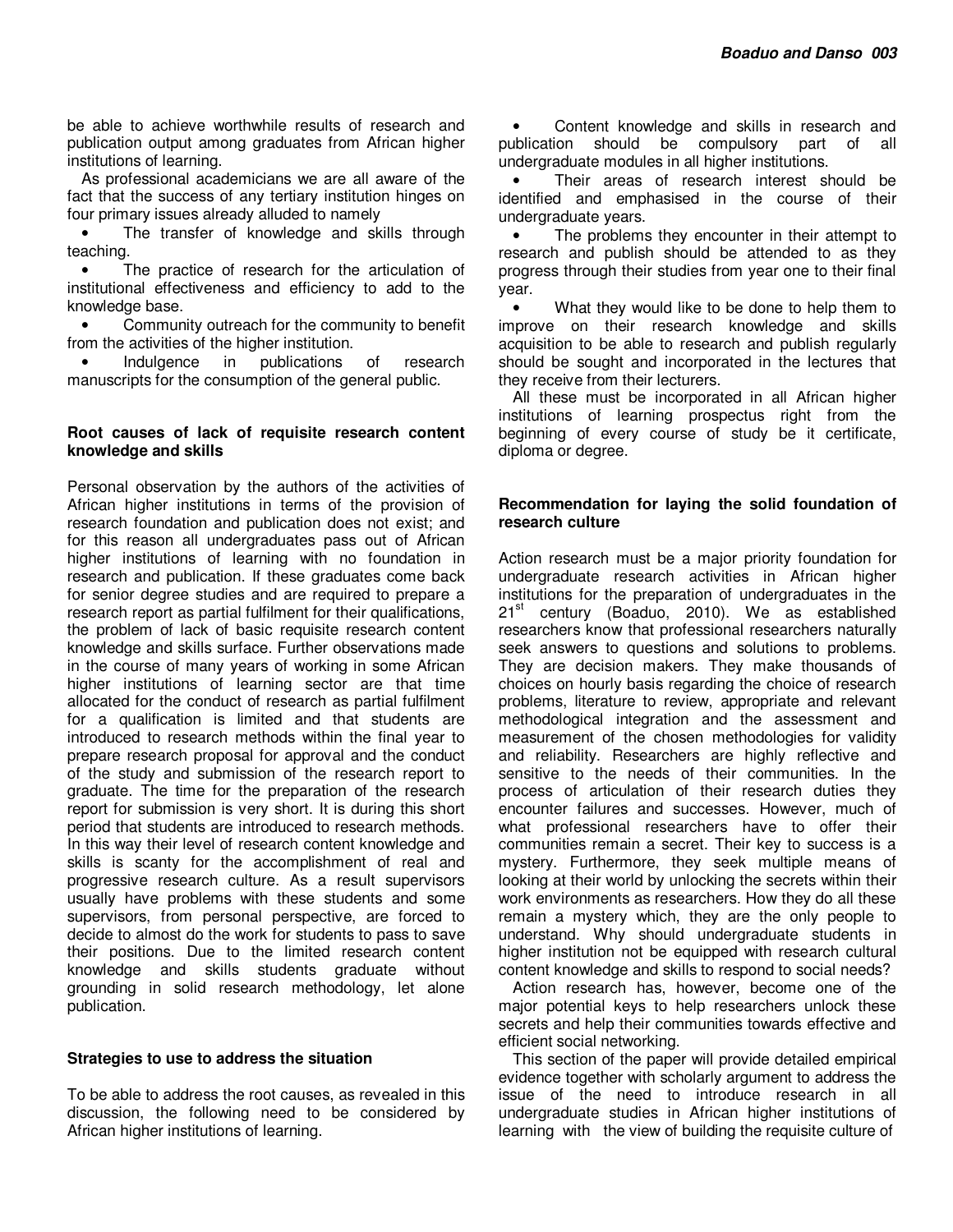research and to provide in-depth action research content, practical knowledge and skills to enable undergraduates to meet the challenges of the twenty-first century virtual communities needs with confidence. The following perspectives will also be given elaborate attention.

The need to provide undergraduates with action research tools,

• The application of action research paradigms, and

• The necessity to make their findings substantive for the solution of day-to-day students' problems that would arise in the  $21<sup>st</sup>$  century higher institutions.

Currently, higher institutions provide just rudimentary courses in general research methodology as already indicated. These courses, in reality, do not prepare undergraduates to become ardent researchers per se and apply their research training as well as their practical knowledge and skills acquired while in training to solve the daily problems they encounter in their communities that they reside and interact.

Action research content knowledge and skills should be provided to all undergraduates in higher institutions to actually equip them with the requisite content knowledge, skills and tools that they will need to conduct in depth action research in their communities in terms of appropriateness and applicability to enhance social networking.

Generally, the aim of research methodology courses in higher institutions has been to help undergraduates to produce a research document as partial fulfilment of the degree or diploma being sought after (Boaduo and Babitseng, 2006). Currently, what is provided to the students is not from the beginning of their undergraduate studies but only they return for postgraduate studies. As a result the research methodology introduced become highly limiting in content knowledge and skills to research because the time frame from the beginning to the end of compiling the research report is less than six months. To what extent can the student be taken in terms of content knowledge depth and practical application of the acquired skills in research methodology? This is why there is need to start with undergraduates so that postgraduate students are able to use their research knowledge and skills acquired during their undergraduate years to be able to research adequately.<br>The  $21^{st}$  century un

century undergraduate should be knowledgeable, effective and efficient in research activities, especially with special attention to the application of action research methodology. They would need to become exceptional action researchers and should engage in regular action research to increase their experiences regarding content knowledge and skills in the institutional environments and improve the quality of education for their communities and students (Kincheloe, 1991). In addition, the  $21<sup>st</sup>$  century undergraduates would

have to engage in the debate about action research methodology in education by understanding meaningful action research themselves and should be engaged in complex critical action research to be able to make worthwhile contribution in the environment in in which they live in terms of the benefits that will accrue to their communities through their research activities.

Generally, there is nowhere where there is need to take prompt and immediate action about events and issues than in communities and institutional environments. The only people who qualify to do this are researchers and one efficient way to succeed in doing this is through the application of action research methodology.

The authors, wholeheartedly, believes that 21<sup>st</sup> century undergraduates should be encouraged to explore their own voices and begin to renew the enthusiasm for the process of sharing their own work within a growing active action movement that will help to expose them to a multiplicity of action research methodological activities professionally thereby making positive contribution towards the development of their communities they interact regularly.

There is also the need to undertake some sort of research to identify the needs of undergraduates in terms of their research and publication needs and from the findings of this study, a programme is structured outlining what content and skills in research and publication should be incorporated in the provision of lectures to students. This can include, among other strategiesregular workshop to improve the research content knowledge and skills and publication among undergraduates, seminars and conferences. Development of a plan of action for regular meetings with undergraduates to discuss recurring problems to be able to help them research and publish and regular monitoring of undergraduates research and publication activities for introspection retrospection and circumspection must all be considered.

In relation to the problem of lack of research and publications foundation base among undergraduate students the following recommendations are proposed for introspection in order to get postgraduate students to register and study further.

• Research should be integral part of all undergraduate courses from the beginning to the end of any study in the university to lay the required research foundation base for all undergraduates for postgraduate studies.

• A condition to publish, at least a paper per the registered undergraduate qualification as part of the conditions for the award of a qualification should be considered for implementation in all higher institutions as a matter of urgency to initiate the culture of research, writing and publishing during undergraduate years.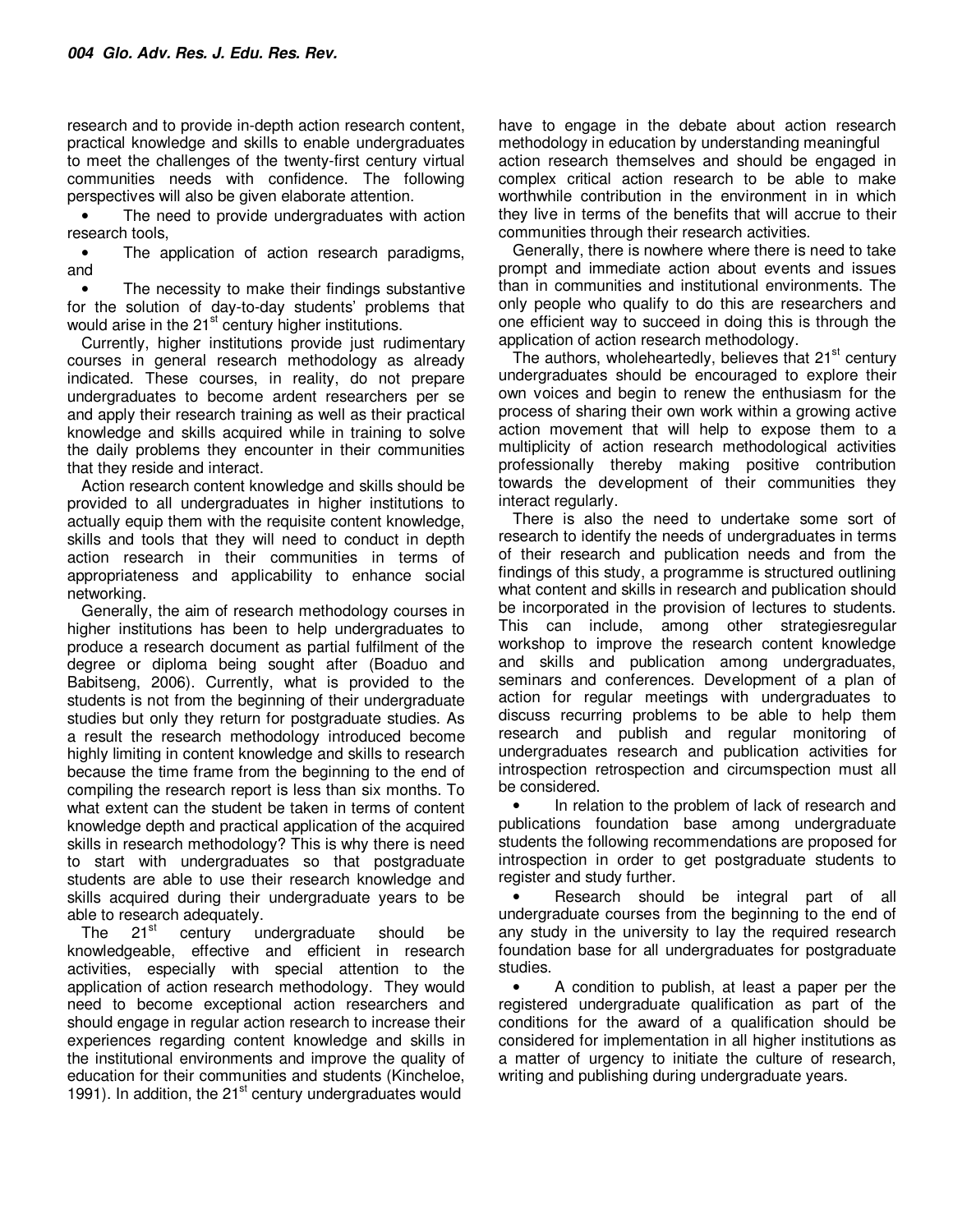#### **Recommendations for introspection, circumspection and retrospection**

It is recommended that the formation of research and publication committee for undergraduates in all higher institutions whose responsibility will be to monitor academic staff and undergraduates and report to the committee for the necessary action to be taken should the need arise should be initiated. The Committee should prepare a proposal for funding to be able to assist both academic staff and undergraduates to respond to calls for papers by conference organisers to be able to present their research papers for review and publication. Finally, higher institutions should screen and select members of the academic staff who are good at research and publication, request for their teaching workload to be reduced to be able to concentrate on teaching undergraduates research and publication strategies and techniques to equip them for a future research career.

#### **CONCLUSION**

In this discussion it has been indicated that there are four major responsibilities of allAfrican higher institutions of learning which are knowledge and skills transfer through teaching, research for the articulation of institutional effectiveness and efficiency to add to the knowledge base, community outreach to enable to the community benefit from the activities of the university. That research should be included in all undergraduate courses so that students become research conscious before graduating; paving way for future research efficiency. To contribute in helping full time academic staff to achieve higher publication output, there is need for every institution to conduct needs assessment after which plans should be made in terms of the known needs of academic staff and adequate measures put in place to help in this respect. All faculties of African higher institution of learning should establish in-house academic journals in which the academic staffs will be encouraged and supported to submit research papers for review and publication. This will be an excellent start to create research and publication culture in African higher institutions of learning.

#### **REFERENCES**

- Allen J and Shockley B (1996). Conversations: Composing a research dialogue in University and school research communities encountering a cultural shift. In *Reading Research Quarterly, 31: 220-227.*
- Atwell N (1993). Forward. In L. Patterson, C.M. Santa, K.G. Short and K. Smith (Eds.) *Teachers are researchers: Reflection and action (pp. vii-x).* Newark, DE: International Reading Association.
- Boaduo NAP (2013). Preparing teachers for the  $21<sup>st</sup>$  century globalized institutions: what form should the training take? Paper presented at the XI Annual International Conference: Plovdiv, Bulgaria from 14-17 May 2013.
- Boaduo NAP (2012). Utilisation of education as a tool towards socioeconomic and cultural imperatives: Conference theme: "Implementation science in green economy". Paper presented at the 5<sup>th</sup> WSU International Research Conference from 22<sup>nd</sup> - 24<sup>th</sup> August 2012 in East London, Eastern Cape Province, South Africa.
- Boaduo NAP (2011a). Practical Educational Research Principles for Practising Teachers: Manual for Teacher Researchers. Saarbrücken, Germany: LAP Lambert Academic Publishing.
- Boaduo NAP (2011b). Conceptual Educational Theories. Saarbrücken, Germany: LAP Lambert Academic Publishing.
- Boaduo NAP (2010a). Research methods for studying virtual<br>Communities In B Daniel (Ed) A Handbook of Research on Daniel (Ed) A Handbook of Research on *Methods and Techniques for Studying Virtual Communities: Paradigms and Phenomena:* IGI Publishers, Ontario: Saskatchewan, Canada.
- Boaduo NAP (2010b). School-based continuing professional teacher development: A study of alternative teacher development initiative in<br>the Fastern Cane Province of South Africa. In The African Eastern Cape Province of South Africa. In *The African Symposium: An online journal of the African Educational Research Network,* 10(2): 75-83.
- Boaduo NAP and Babitseng SM (2007a).The need for Teachers to be Researchers. In The *African Symposium: Journal of the African Educational Research Network.* 7(1):183-191.
- Boaduo NAP and Babitseng SM (2007b).New Directions on Teacher Education. Paper presented at the International Society for Teacher Education (ITE) Conference at the  $27<sup>th</sup>$  Annual Conference on "The Future of Teacher Education for Professional Development" organised by the Institute of Education: University of Stirling, Scotland from the 24-30 June 2007
- Boaduo NAP and Babitseng SM (2006). How do we prepare educators for a new role in the 21<sup>st</sup> century? Paper published on line by the ACEL and Microsoft iNet online conference from the 4-12 June 2007.
- Boaduo NAP (2005a). Methodological choice and application in a research study: A framework for practitioners. In *African Symposium: Journal of the African Educational Research Network. Volume 5, Number .*
- Boaduo NAP (2005b). Writing your first research proposal: A manual for first time and teacher researchers. Unpublished manuscript. Gaborone; Botswana: Dr. Boaduo Educational Consultants Pty Ltd.
- Boaduo NAP (2001). Principles of practical research. Unpublished manuscript for clients. Dr. Boaduo Education Centre. Louis Trichardt.
- Boaduo NAP (2005). Methodological Choice and Application in a Research Study: A Framework for Practitioners. In the *African Symposium, 5(3):88-101, September 2005.*
- Boaduo NAP (2006). Methodological Choice and Application in a Research Study: A Framework for Practitioner. In *Lonaka: Bulletin of the Centre for Academic Development "Quality Assurance in Higher Education", Pp. 38-50. October 2006*
- Bray JN, Lee J, Smith LL and Yorks L (2000). Collaborative inquiry in practice: Action, reflection and meaning making. Thousand Oaks: Sage.
- Bryman A (2004). *Social Research Methods (2nd Ed.).*Oxford: Oxford University Press.
- Chandler D and Torbert B (2003). Transforming inquiry and action: Interweaving 27 flavours of action research.In *Action Research, 1: 133-152.*
- Clark PA (1972). Action research and organizational change. London: Harper and Row Publishers.
- Dick B (2000). A beginner's guide to action research. Lismore: Southern Cross Institute of Action Research at http://www.scu.edu.au/schools/gcm/ar/arp/guide.html
- Glickman V (2001). Panel Discussion: "From Theory into Practice": Teacher Education/Educator Training: Current Trends and future Directions, May 22-23, 2001. Pan-Canadian Education Research Agenda Symposium Report. Toronto: Canadian Education Statistics Council. http://educ.southern.edu/classroom/21\_class.htm. Accessed 20/9/2010

http://www.ed.gov/databases/ERIC\_Digests/ed355205.html Accessed 20/9/2010

Hogan TD (1981). Faculty research activity and the quality of graduate training. In *Journal of Human Resources, 16: 420-415.*